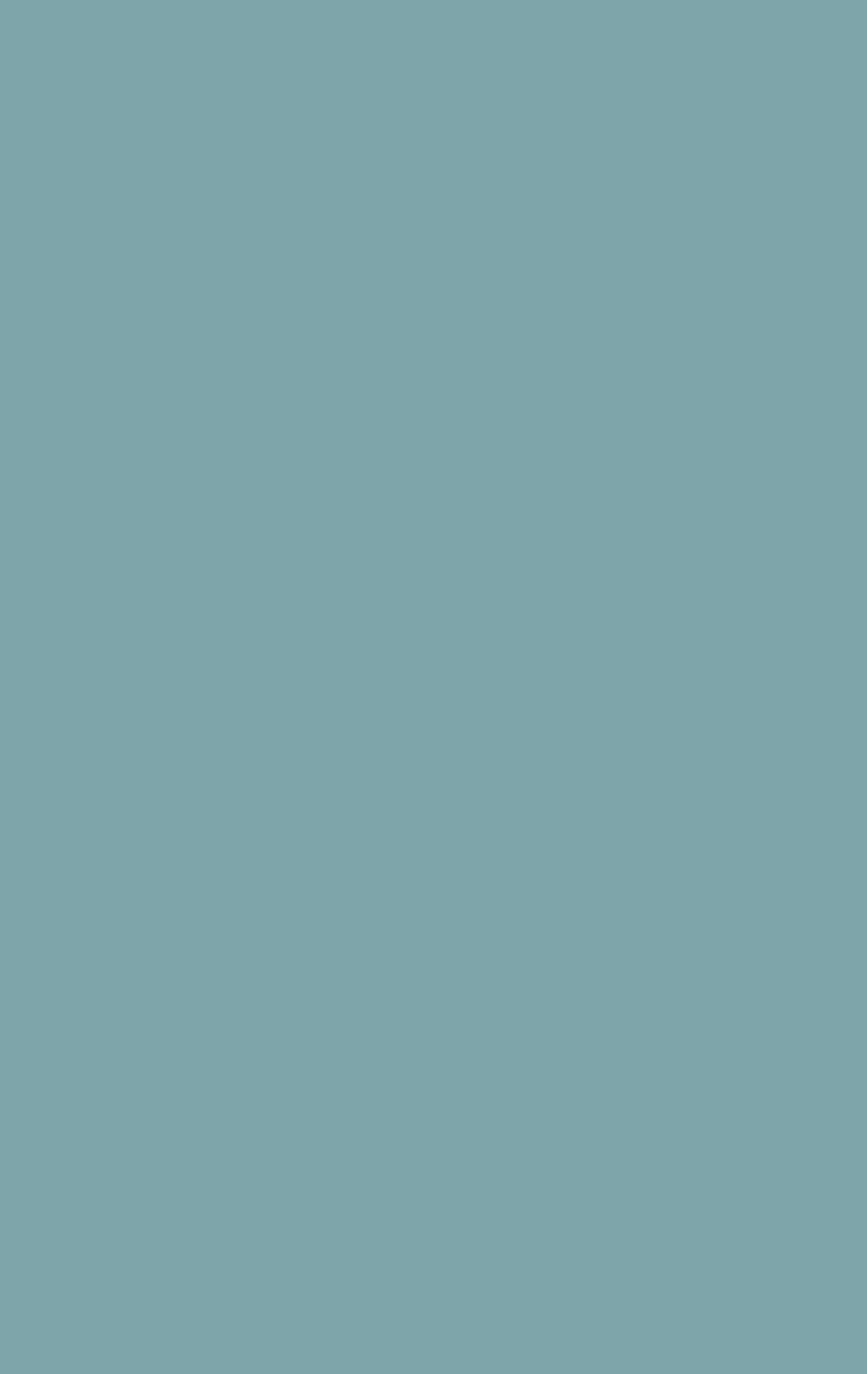January 2011

## **INTRODUCTION**

The impetus for developing this code of best practices arose from a broader conversation around poetry's place in new media. During 2009, a group of poets, editors, publishers, and experts in copyright law and new media came together under the auspices of the Poetry Foundation's Harriet Monroe Poetry Institute with the goal of identifying obstacles preventing poetry from coming fully into new media and, where possible, imagining how to remove or mitigate these obstacles. The group's work culminated in a wide-ranging report, "Poetry in New Media: A Users' Guide" (http://www.poetryfoundation.org/foundation/newmediaproject.html).

Embracing the overarching value of access to poetry as its theme, the group saw that business, technological, and societal shifts had profound implications for poets publishing both in new and in traditional media, and also that poets have an opportunity to take a central role in expanding access to a broad range of poetry in coming months and years. Almost immediately, the group's conversation focused on barriers to poetic innovation and distribution caused by clearance issues. Some of these clearance issues develop from the business structures underlying poetry publishing, but a significant number, the group discovered, relate to institutional practices that might be reconsidered, including both poets' and publishers' approaches to quoting and other types of possible fair use. Soon after its first meeting, the group began discussing the possibility of developing "best practices" for poets and publishers.

As the Harriet Monroe working group became aware of the uncertainties and tensions around fair use at play in the poetry community, its members realized that the poetry community urgently needed to clarify for itself what "best practices" might be for fair use in poetry. As the group was finishing the new media report, the HMPI contacted Peter Jaszi and Patricia Aufderheide at American University, who (through the Center for Social Media and the Program on Intellectual Property and Information Justice) have assisted various groups in developing fair use best practices documents for their specific communities. Working with the two professors and with Jennifer Urban at University of California–Berkeley, the HMPI supplemented the already extensive information gathering done for the new media report with an additional information-gathering meeting in Boston in November of 2009. The Center for Social Media and the HMPI then held six additional small group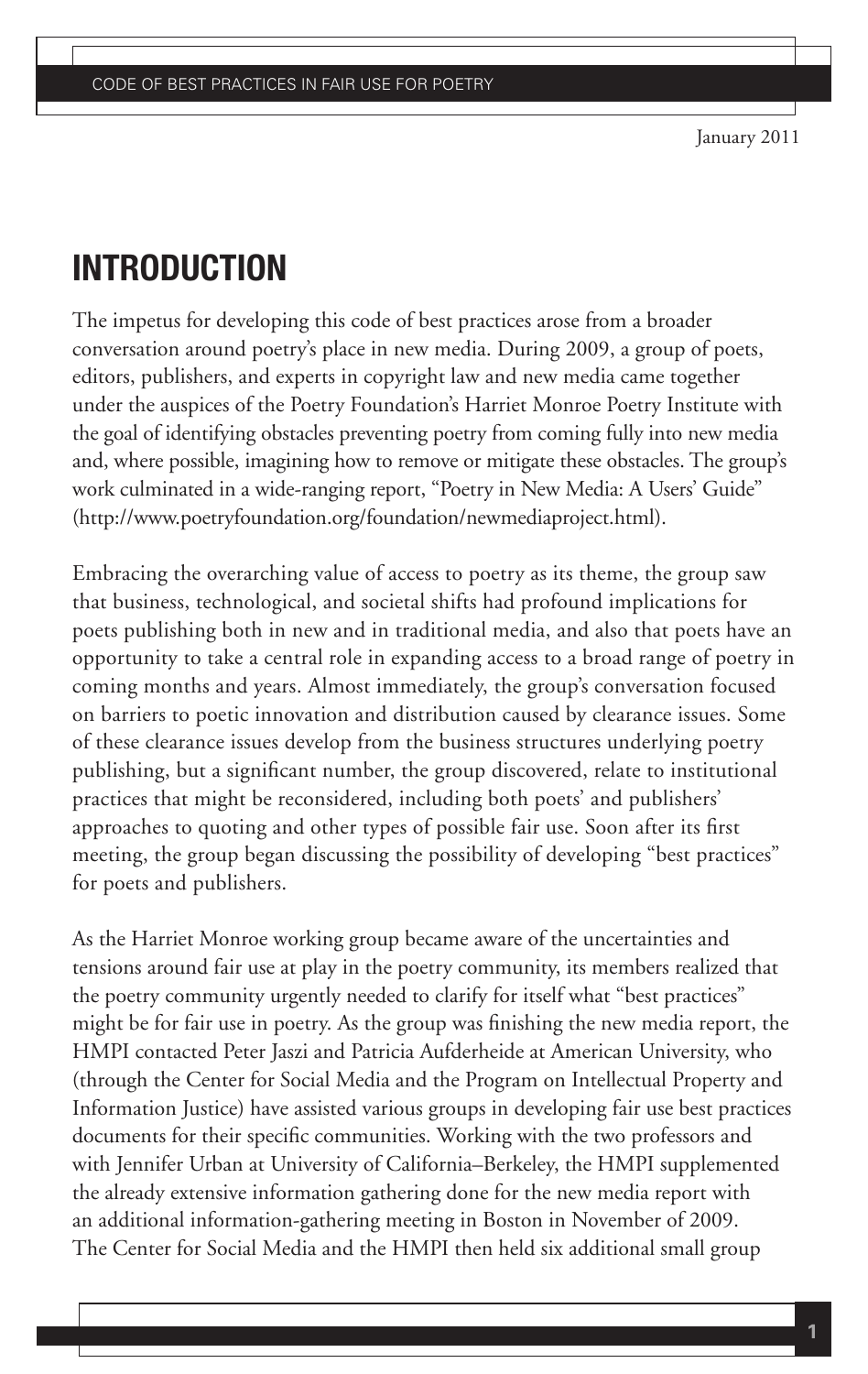meetings, each with 10 to 20 participants—two at the 2009 MLA convention in Philadelphia, two at the 2010 AWP convention in Denver, and, in April 2010, two at the Poetry Foundation offices in Chicago.

Poetry is more than a body of writings or a typology of forms; first and foremost, it is an evolving set of practices that engage, and are engaged by, the creative work of others. During the extensive conversations leading up to this document, a few central themes about poetic practice emerged. The first was that poets generally (though not universally) want their poetry to be as widely available to potential audiences as possible, both during their lifetimes and beyond. However, poets, especially those not working in and for new media formats, expressed anxiety about how new media might affect their ability to make money from their work and to establish and advance academic careers. And they were concerned about the ease with which new media enable others to distribute and alter their poems without permission. At the same time, poets urgently expressed their need to use material derived from the poems of others (including twentieth and twenty-first century writers) in their own work, and their desire to do so in ways that were both ethically and legally appropriate.

Poetry, as a highly allusive art form, fundamentally relies on the poet's ability to quote, to copy, and to "play" with others' language, and poetry scholars and commentators equally rely on their ability to quote the poetry they are discussing. In fact, poets generally acknowledge that essentially everything they do in their workaday lives, from making their poems to writing about poetry to teaching poetry, builds on the work of others. In the group conversations, poets communicated a general sense that their ability to do their work with confidence was often impeded by institutional regulations based on very straitened interpretations of copyright. They lacked clear guidance as to what material might be available in the public domain. Moreover, they were constrained by their own lack of certainty about what uses are and are not fair within the practices of poetry. While they certainly wish to appropriately control their own work, and to make money where money is to be made, poets also expressed a strong wish to affirm the importance of their ability to make reasonable unlicensed uses of copyrighted material and their support for such uses by others of their own works. In this, the poets both exemplified the tensions inherent in copyright law and the fair use doctrine and heartily endorsed the values undergirding fair use.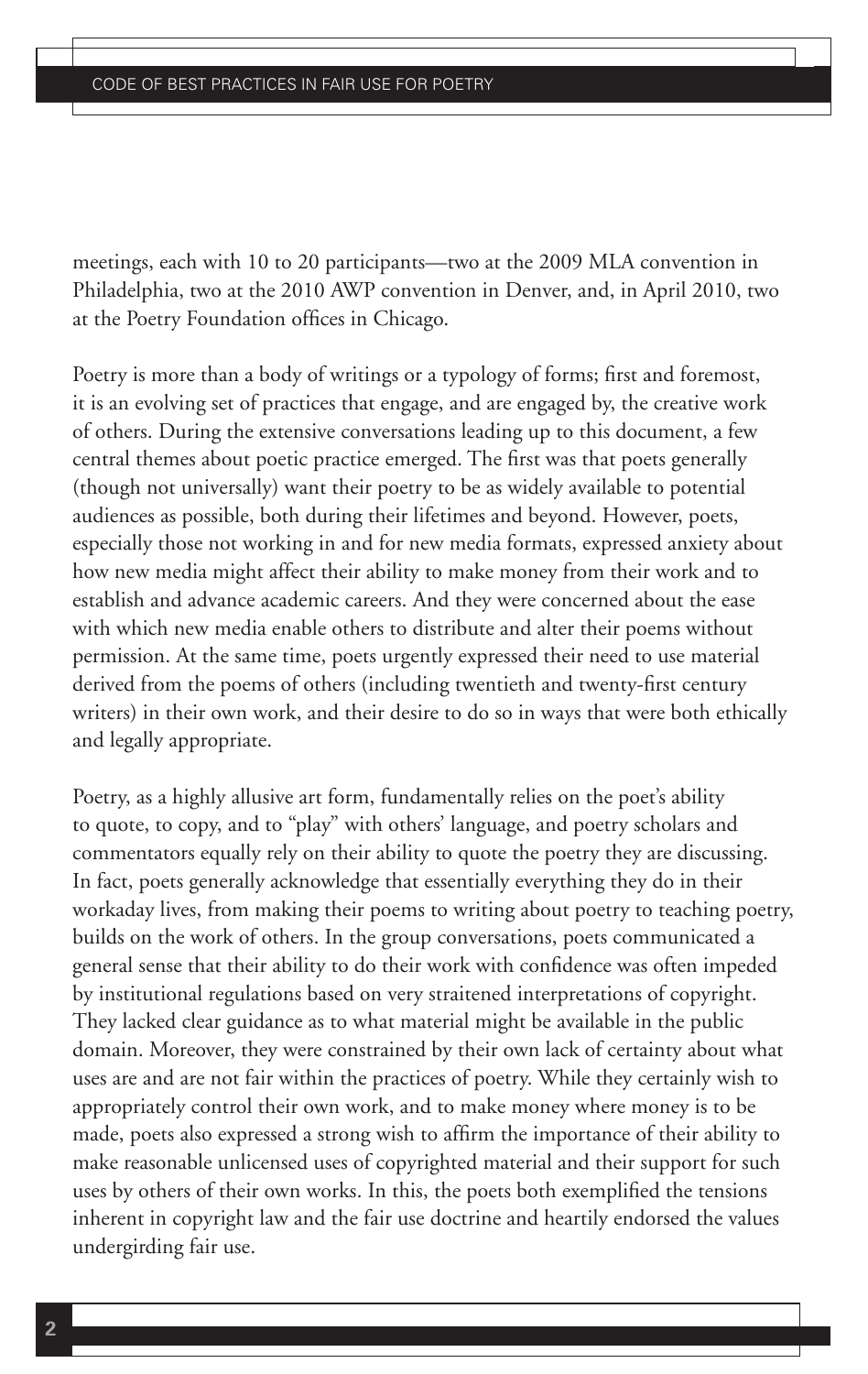## **THE GOALS OF THIS DOCUMENT**

Fair use is widely and vigorously employed in many professional communities. For example, historians regularly quote both other historians' writings and textual sources; filmmakers and visual artists use, reinterpret, and critique copyrighted material; scholars illustrate cultural commentary with textual, visual, and musical examples. Fair use is also healthy and vigorous in broadcast news and other commercial media, where references to popular films, classic TV programs, archival images, and popular songs are frequently unlicensed.

Some of these other professional communities have also set forth their understandings in consensus documents that may be useful to poets, teachers, scholars, and others involved with creative practices. Although specific groups create such codes, no one needs to be a member of any professional group to benefit from their interpretations.

What follows is a code of best practices devised specifically by and for the poetry community. It is meant to enhance the ability of poets, teachers, scholars, and others to rely on fair use by serving as documentation of commonly held understandings about best practices in fair use drawn from the experience of the poetry community itself and supported by legal analysis. The code is meant as both an illustration of and a guide to which uses of copyrighted materials, as described below, are considered reasonable and appropriate within the poetry community.

## **HOW THIS DOCUMENT WAS CREATED**

Poets working in traditional forms and those exploring new media were both strongly represented in the small group discussions. In each conversation, participants were asked to discuss a series of brief hypothetical examples designed to raise questions about fair use and its limitations. As the conversations revealed, members of this community believe both in copyright as an important source of protection for poets and in the importance of access to copyrighted material as a factor in enabling learning and new creativity. Their understanding of fair use, represented below, is grounded in this balanced understanding of copyright law. To ensure the legal validity of those conclusions, this document was reviewed by an outside panel of three distinguished copyright experts.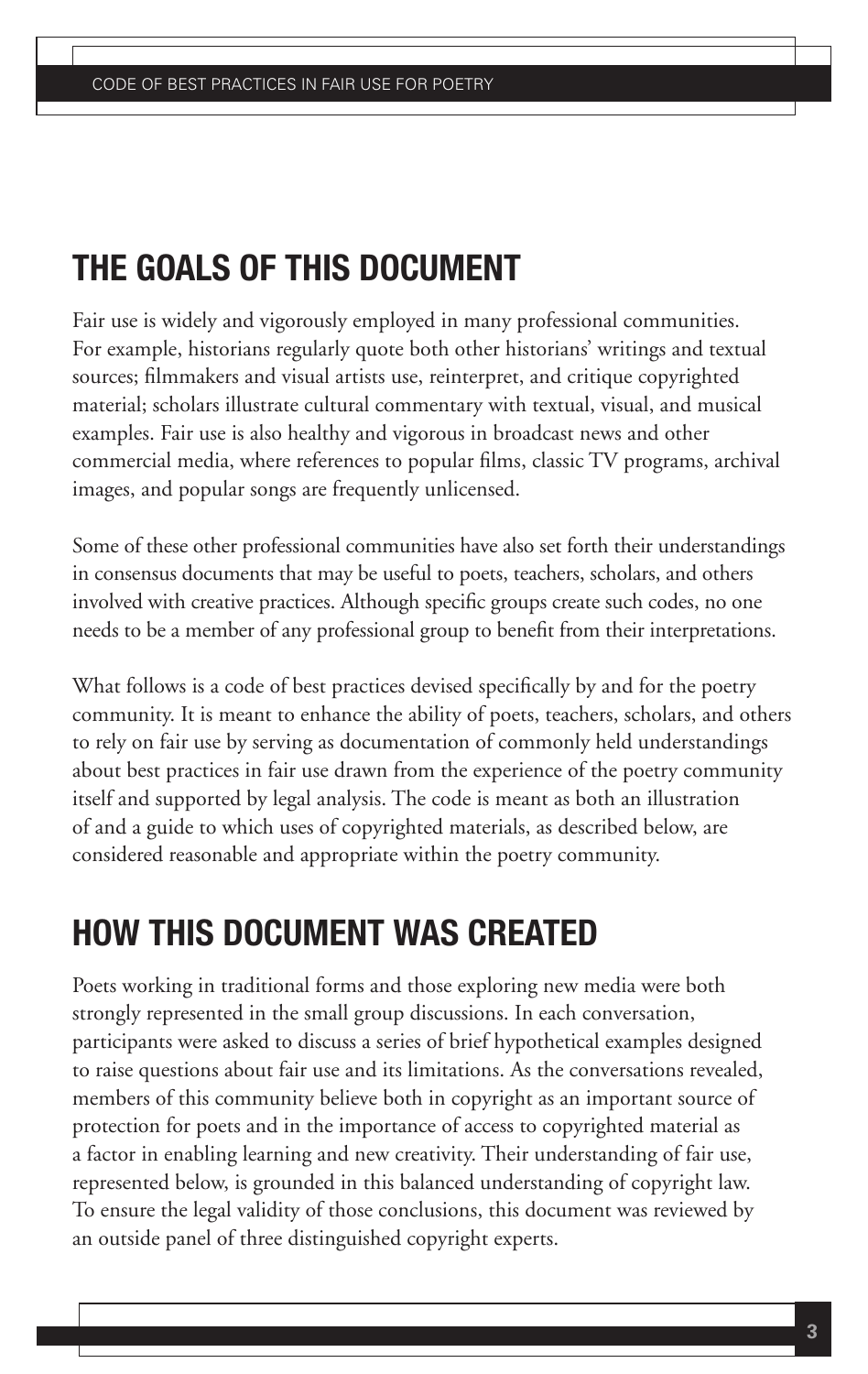## **WHAT THIS IS**

This code of best practices is meant as an aid in interpreting the copyright doctrine of fair use as it applies to creating and quoting poetry. Fair use is the right to use copyrighted material without permission or payment under some circumstances, especially when the cultural or social benefits of the use are predominant. It is a general right that applies even in situations where the law provides no specific authorization for the use in question.

This guide identifies seven situations that represent the poetry community's current consensus about acceptable practices for the fair use of copyrighted materials. The principles and related limitations discussed below reflect the shared views of a community of poets, many of whom also practice in other fields, as teachers, scholars, publishers, web curators, and more. In those other roles, they—like so many others—integrate poetry into their daily practices and seek to introduce poetry to wider audiences. The first categories relate to the practices of creating poetry as such. The five that follow apply across the board, to a range of creative and educational activities that involve incorporating references to existing poetry into new writing, art, scholarship, teaching, or performance.

These are the issues around which a clear consensus emerged over two years of discussions. The groups also talked about other issues; on some, there seemed not to be a consensus, and group members found others to be less urgent. The community may wish to revisit them in the future, particularly those involving translation and making anthologies. In the meantime, it is important to emphasize that the principle of fair use can and does operate in these (and other) areas of practice, along with the ones specifically addressed below.

## **WHAT THIS ISN'T**

This code is not a guide to using published and unpublished material that is already free to use without considering copyright, such as material in the public domain (copyright.cornell.edu/public\_domain/). This generally includes material published before 1923 and unpublished poems whose authors died more than seventy years ago. Likewise, it's not intended to apply in situations where the extent of the use is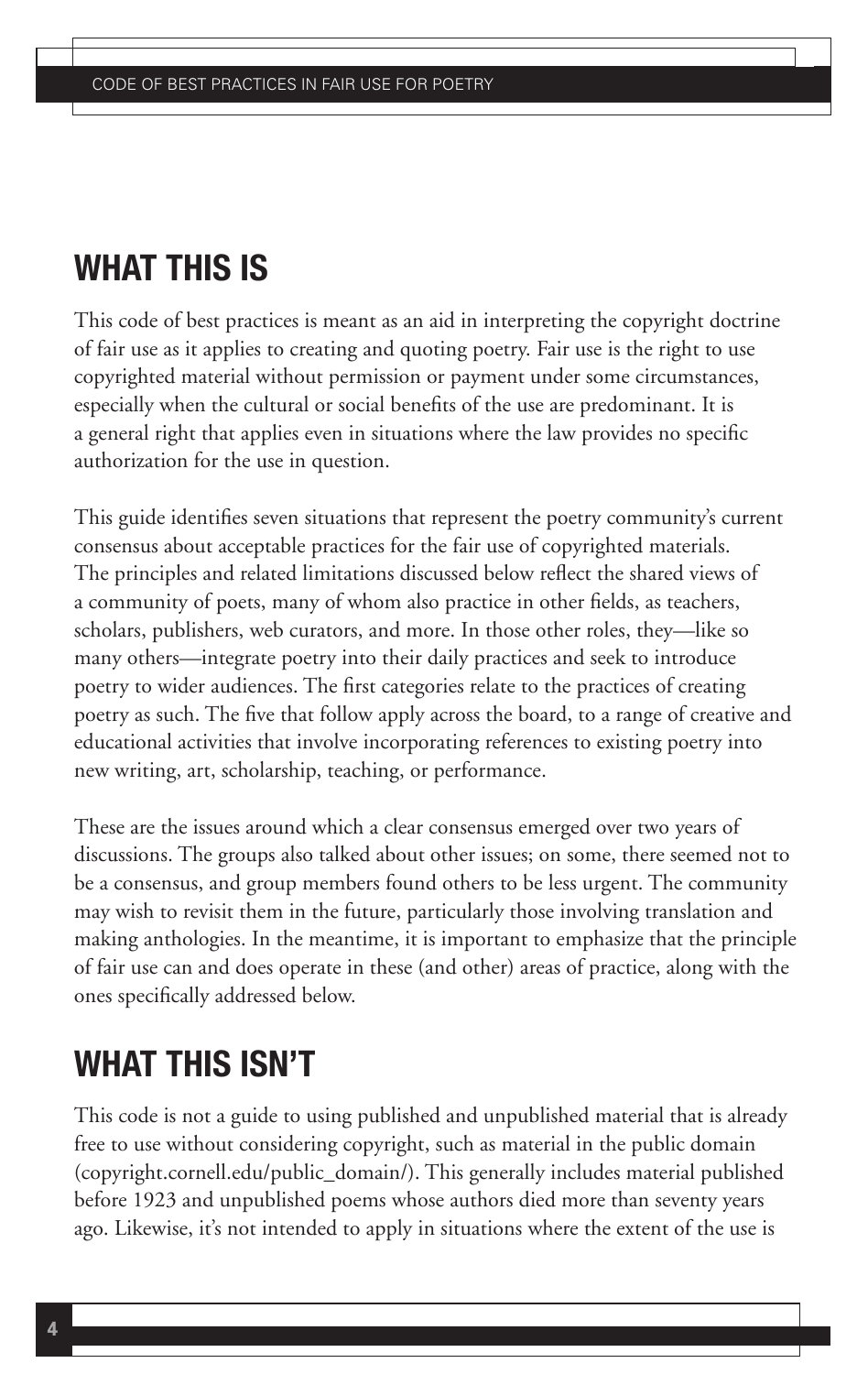so small (a few words or a short phrase) that copyright protection would not apply. For more information about "free use," consult "Yes, You Can!" (centerforsocialmedia.org/files/pdf/free\_use.pdf).

This code of best practices does not tell you the limits of fair use rights where copyrighted material is concerned. Instead, it describes how those rights should apply in certain recurrent situations. These situations are merely common examples. And fair use rights do extend to other situations as well. One example is the fair use of unpublished but still-copyrighted poetry in criticism or commentary. Although the poetry community has not reached consensus on a general set of circumstances in which such quotation would be fair use, it recognizes that there may be particular ones in which the doctrine would apply to unpublished material, while believing that specific restrictions representing the poet's intent (including those that might be imposed in connection with an archival gift or deposit) deserve considerable deference.

Likewise, the community recognizes that there may be occasions on which public performances other than literary readings may incorporate quotations from copyrighted poetry under fair use. But this code of best practices limits itself to readings, rather than addressing (for example) theatre pieces, because this is the most common performance context for poetry. Other dramatic or musical performancebased uses can and should be considered on a case-by-case basis.

This code is not a guide to using material that people give the public permission to use, such as works covered by Creative Commons licenses. Anyone can use those works the way their owners authorize in addition to ways permitted under the fair use doctrine. Likewise, it is not a guide to the use of material that has been specifically licensed, which may be subject to contractual limitations.

And it's not a guide to using material that someone wants to license but cannot trace back to an owner. However, these so-called "orphan works," are fully subject to fair use consideration, both in the situations detailed below and more generally.

This is not a guide to the etiquette of quotation and reproduction. The poetry community is strongly of the view that it is generally appropriate as a matter of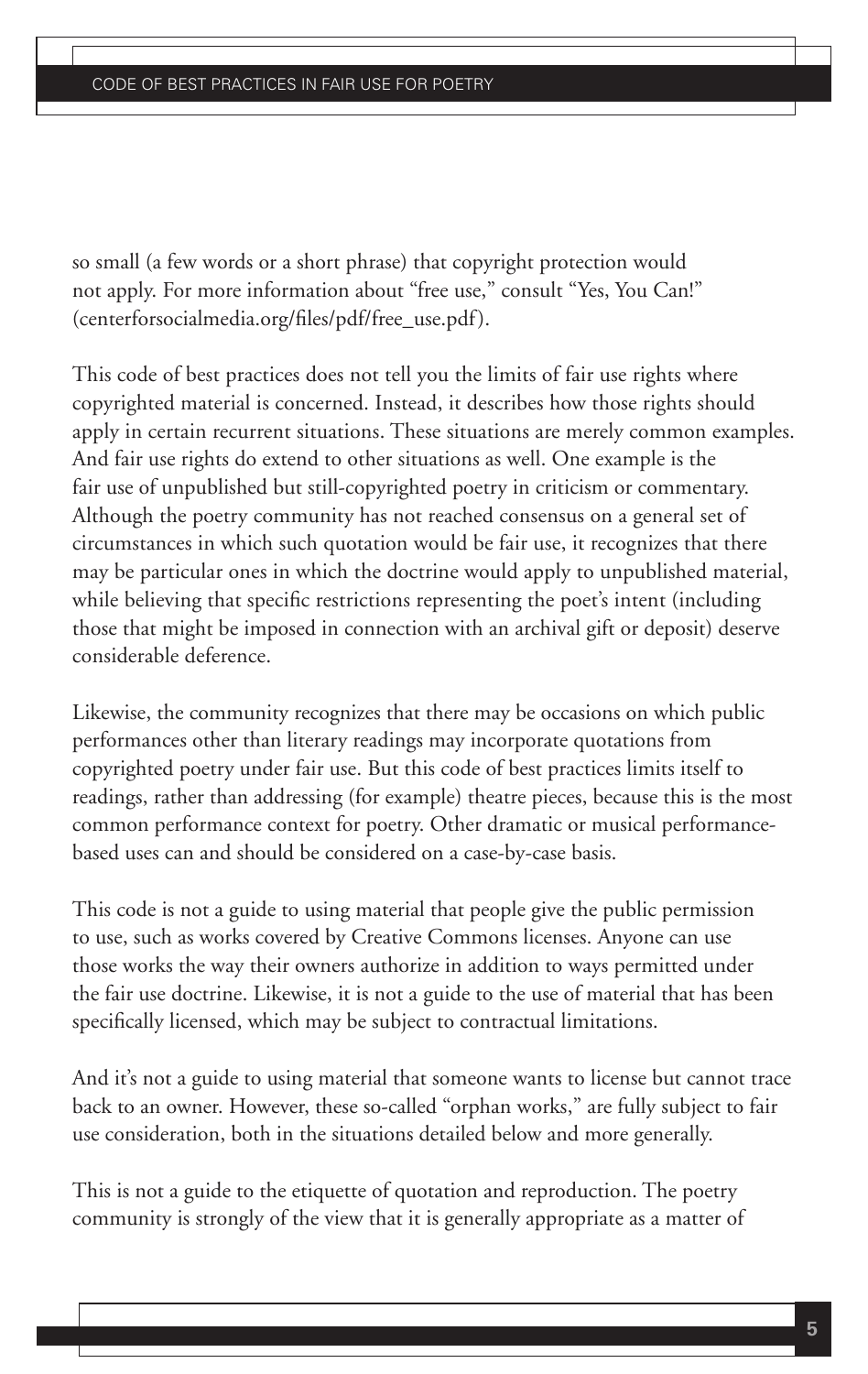simple politeness to seek permission for use, even when the use could be made without it. By the same token, members of the poetry community also recognize that there may be special circumstances in which it would be difficult or impossible to request permission in advance of use. In addition, they also understand that a legal rationale for fair use will apply with undiminished force even when permission has not been requested or has been denied.

This code applies to activities of using the copyrighted material in question in the United States, regardless of where in the world it originates. Copyright law is territorial is scope, and most other countries do not recognize fair use as such, although most have some exceptions for uses of copyrighted works built into their national laws.

Finally, although the code incorporates consensus-based community standards that are consistent with current U.S. law and its prevailing interpretation by U.S. courts, it is not a comprehensive or exhaustive guide to all possible applications of fair use in and around poetry—even in the recurrent situations detailed below. Individuals may be able to make persuasive arguments for fair use even where they go beyond the shared norms expressed here. Moreover, this dynamic legal doctrine will continue to evolve along with poetic, scholarly, and artistic practice.

## **INFORMATION ABOUT COPYRIGHT AND FAIR USE**

Law provides copyright protection to creative works in order to foster the creation of culture and the discussion of ideas. Its best known feature is protection of owners' rights. But copying, quoting, and generally re-using existing cultural material can be, under some circumstances, a critically important part of generating new culture and promoting intellectual exchange. In fact, the cultural value of copying is so well established that it is written into the social bargain at the heart of copyright law. The bargain is this: we as a society give limited property rights to creators to encourage them to produce culture; at the same time, we guarantee that all works eventually will become part of the public domain and, in the meantime, we give other creators and speakers the opportunity to use copyrighted material without permission or payment in some circumstances. Without the second half of the bargain, we could all lose important new cultural work and impoverish public discourse.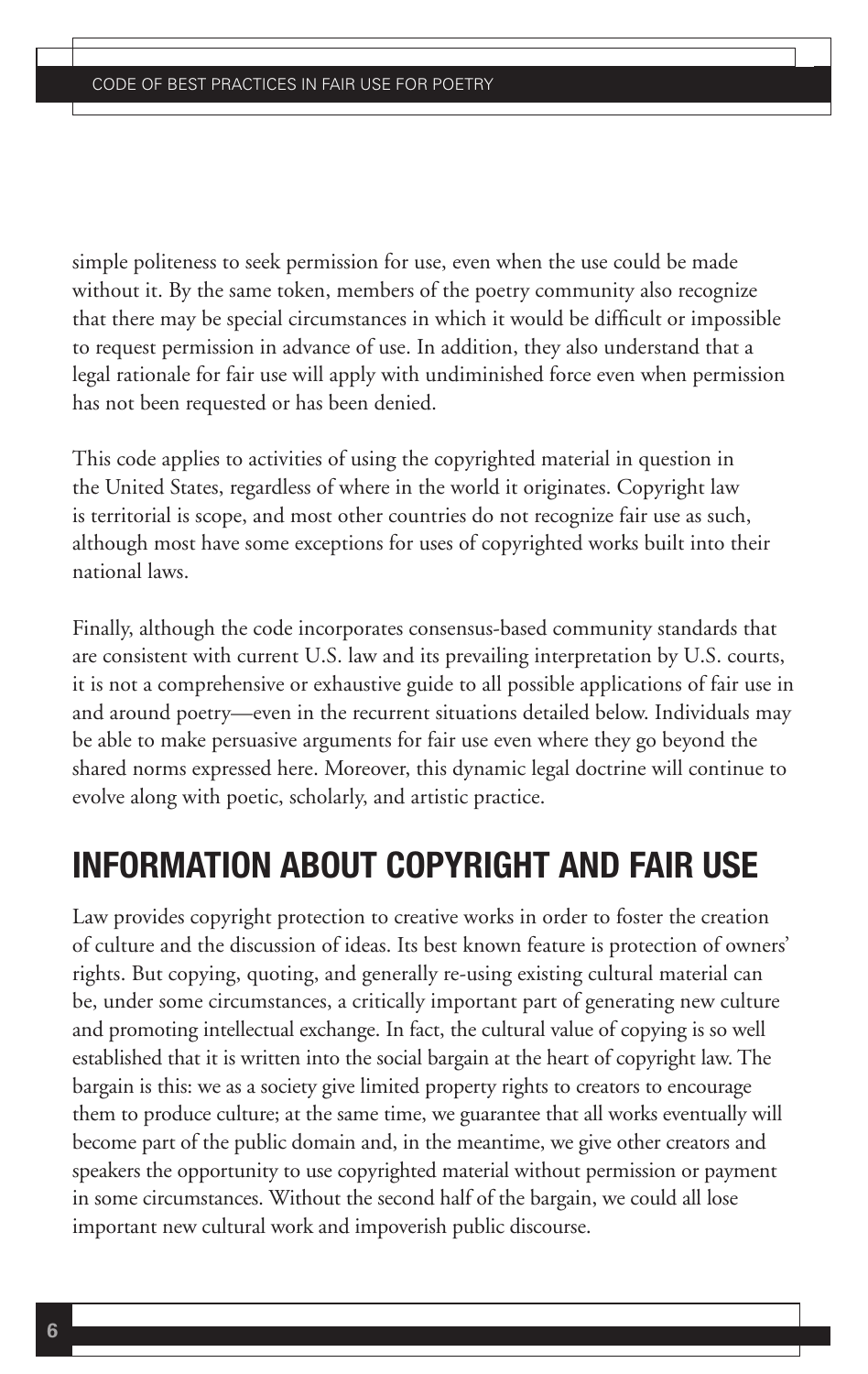United States copyright law has several structural features that permit unlicensed quotations from copyrighted works, including the specific exceptions contained in Secs. 108 and 110. Fair use, which has been part of copyright law for 170 years, is the most important of these features. Where it applies, fair use is a user's right. In fact, as the Supreme Court, recognizing that new creation inevitably incorporates existing material, has pointed out, fair use keeps copyright from violating the First Amendment. As copyright protects more works for longer periods than ever before, creators face new challenges: licenses to incorporate copyrighted sources become more expensive and more difficult to obtain—and sometimes are simply unavailable. As a result, fair use is more important today than ever before.

Because copyright law does not specify exactly how to apply fair use, the fair use doctrine has a flexibility that works to the advantage of users. Creative needs and practices differ with the field, with technology, and with time. Rather than following a prescriptive formula, lawyers and judges decide whether an unlicensed use of copyrighted material is "fair" according to a "rule of reason." This means taking all the facts and circumstances into account to decide whether an unlicensed use of copyrighted material generates social or cultural benefits that are greater than the costs it imposes on the copyright owner.

This ambiguity in the law can lead creators to be uncertain about whether or not their own uses are fair. However, fair use is flexible, not unreliable. For any particular field of critical or creative activity, lawyers and judges consider expectations and practice in assessing what is "fair" within that field. In weighing the balance at the heart of fair use analysis, judges refer to four types of considerations mentioned in the law: the nature of the use, the nature of the work used, the extent of the use, and its economic effect (the so-called "four factors"). This still leaves much room for interpretation, especially since the law is clear that these are not the only permissible considerations. So how have judges interpreted fair use? In reviewing the history of fair use litigation, we find that judges return again and again to two key questions:

• Did the unlicensed use "transform" the material taken from the copyrighted work by using it for a different purpose than that of the original, or did it just repeat the work for the same intent and value as the original?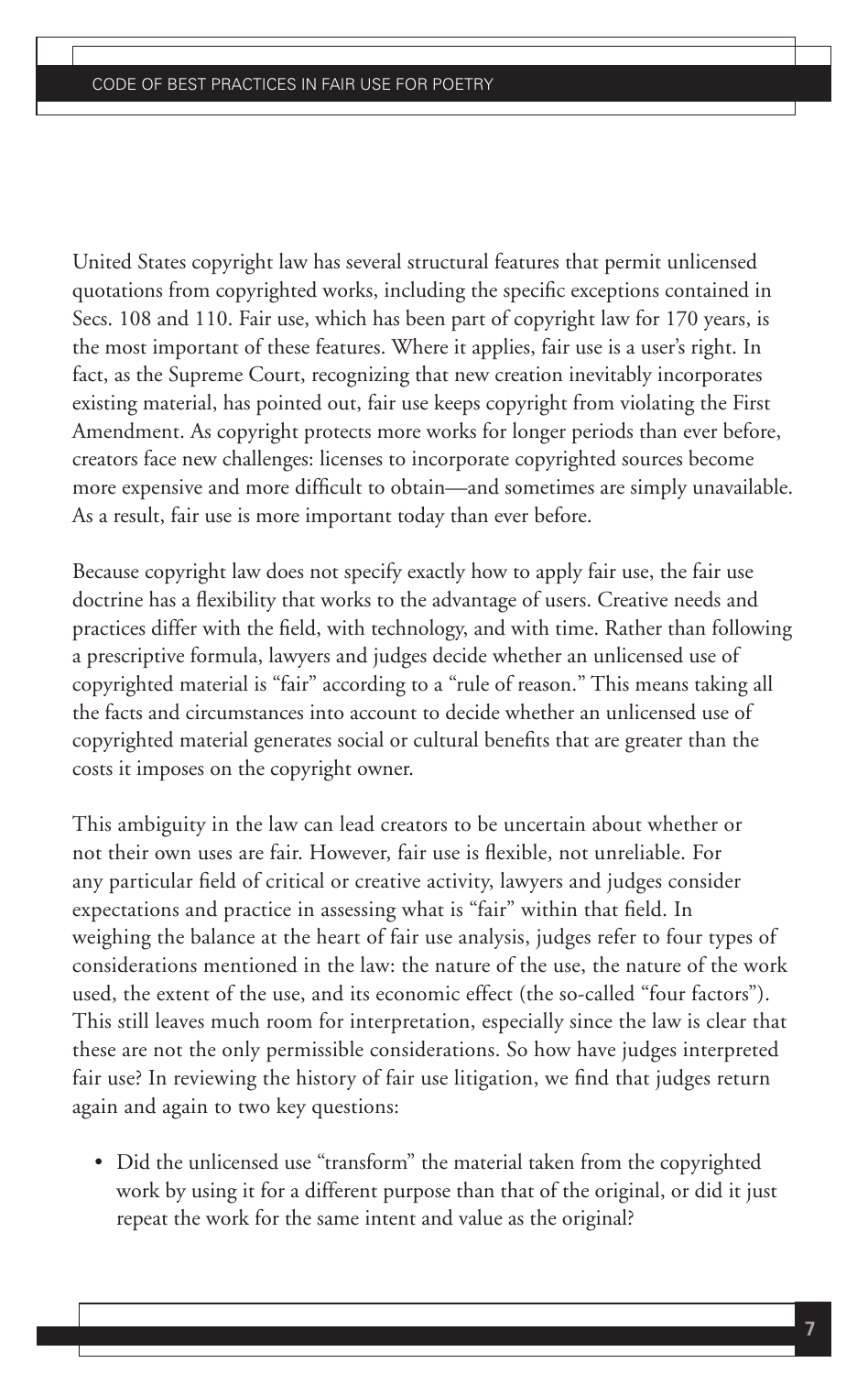• Was the material taken appropriate in kind and amount, considering the nature of the copyrighted work and of the use?

If the answers to these two questions are "yes," a court is likely to find a use fair. Because that is true, such a use is also less likely to be challenged than other types of uses.

Both key questions touch on, among other things, the question of whether the use will cause excessive economic harm to the copyright owner. Courts have told us that copyright owners aren't entitled to an absolute monopoly over transformative uses of their works. By the same token, however, when a use supplants a copyright owner's core market, it is unlikely to be fair. Thus, for example, a textbook author cannot quote large parts of a competitor's book merely to avoid the trouble of writing her own exposition. Yet another consideration influencing the way in which these questions are analyzed is whether the user acted reasonably and in good faith in light of standards of accepted practice in his or her particular field.

## **BEST PRACTICES**

## **GENERAL POINTS ABOUT THE PRINCIPLES**

This code of best practices identifies seven sets of common current practices in the use of copyrighted materials in and around poetry—"Principles"—to which the doctrine of fair use clearly applies. It does not exhaust the full range of situations in which unlicensed use of copyrighted material by poets, teachers, scholars, and others may be considered fair use. Not only will there be circumstances today in which particular uses not covered by this code would be fair, but as the field evolves, new sets of such circumstances will arise.

In general, the situations identified involve uses in all forms of media. Except as otherwise indicated, a digital copy is the same as an analog or paper one for purposes of fair use. The situations concern the unlicensed fair use of copyrighted materials, not the way the copy from which the user works was acquired. When a user's copy was obtained illegally or in bad faith, that fact may negatively affect fair use analysis; similarly, special restrictions (such as conditions on the use of archival material) may circumscribe fair use.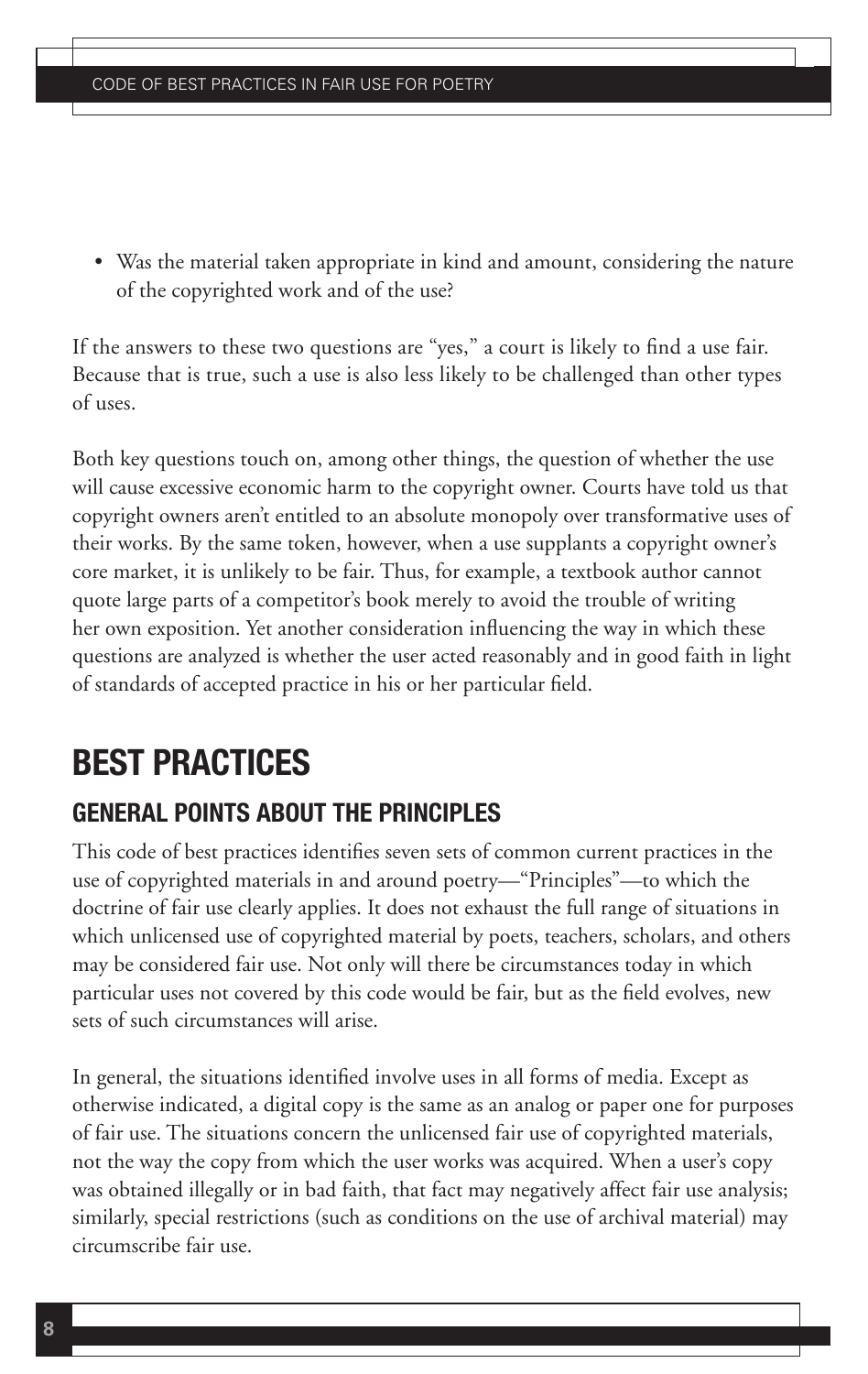The principles are all subject to a "rule of proportionality." The fair use rights of poets, teachers, scholars, and others extend to the portions of copyrighted works that they need to accomplish their goals. Thus, while in some cases fair use may extend to an entire work, in others relatively brief portions may constitute "too much." Importantly, there are no numerical rules of thumb that can be relied upon in determining whether a use is fair.

## **PRINCIPLES AND LIMITATIONS**

## **1.** PARODY AND SATIRE

**DESCRIPTION:** Although judges sometimes distinguish parody and satire, both are forms of commentary achieved by non-literal imitation of previous work, including poetry. Such imitation (often with a humorous edge) can be a way to express appreciation of or affiliation with a poet or a body of work; members of the poetry community felt strongly that there was no rational basis on which to discriminate between adverse and friendly imitation. Likewise, satiric imitations of well-known poems are an effective tool for adding to the overall common stock of meaning, and need not detract from the value of the poetry employed.

**PRINCIPLE:** Under fair use, a poet may adapt a poem or a portion of a poem in order to (1) offer a direct or indirect critique of that poem, its author, or its genre; (2) present a genuine *homage* to a poet or genre; or (3) hold up to ridicule a social, political, or cultural trend or phenomenon.

- Poets should provide attribution to sources, according to the conventions appropriate to the use in question, unless the original is readily recognizable by the intended audience.
- Poets should avoid slavish imitation of source material, in which the re-use adds no significant value to the original.
- If use of type (3) occurs in the context of an anthology or other collection of similar material, the author or editor generally should take care that the source material is drawn from a range of different poets' work, unless a focus on one or a small number is appropriate to the purpose of the collection.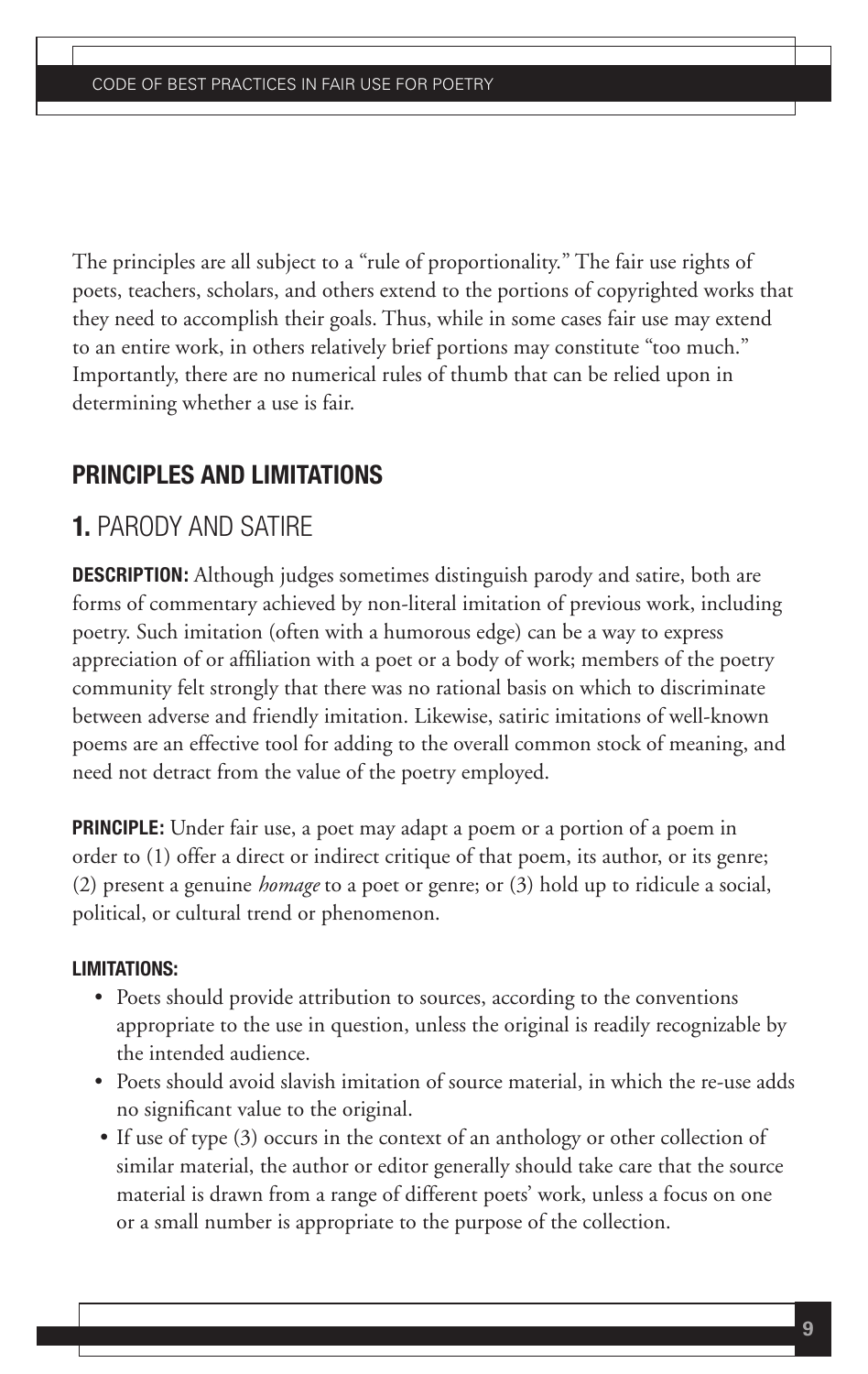## **2.** NEW WORKS "REMIXED" FROM OTHER MATERIAL: ALLUSION, PASTICHE, CENTOS, ERASURE, USE OF "FOUND" MATERIAL, POETRY-GENERATING SOFTWARE

**DESCRIPTION:** What is now called remixing is a contemporary version of allusion or pastiche and has long been an important part of poetic practice. In general, it takes existing poetry (or literary prose) as its point of reference. In some cases, however, the stuff of poetic remix may come from other sources, including (but not limited to) advertising copy and ephemeral journalism. Members of the poetry community also recognize that technology has extended the range of techniques by which language from a range of sources may be reprocessed as new creative work.

**PRINCIPLE:** Under fair use, a poet may make use of quotations from existing poetry, literary prose, and non-literary material, if these quotations are re-presented in poetic forms that add value through significant imaginative or intellectual transformation, whether direct or (as in the case of poetry-generating software) indirect.

#### **LIMITATIONS:**

- Mere exploitation of existing copyrighted material, including uses that are solely "decorative" or "entertaining," should be avoided.
- Likewise, the mere application of computer technology does not, in itself, render quotation or re-use of an existing poem fair.
- If recognizable in the final product, quotations should be brief in relation to their sources, unless there is an articulable rationale for more extensive quotation.
- The poet should provide attribution in a conventionally appropriate form unless it would be truly impractical or artistically inappropriate to do so.

## **3.** EDUCATION

**DESCRIPTION:** Members of the poetry community recognize that whether or not it qualifies as "criticism," the teaching of poetry at every level of the educational system benefits the field. They recognize that whether teachers accomplish it through the use of anthologies and textbooks, photocopied materials, or online course sites, giving students' meaningful access to the texts under discussion is critical to the educational enterprise.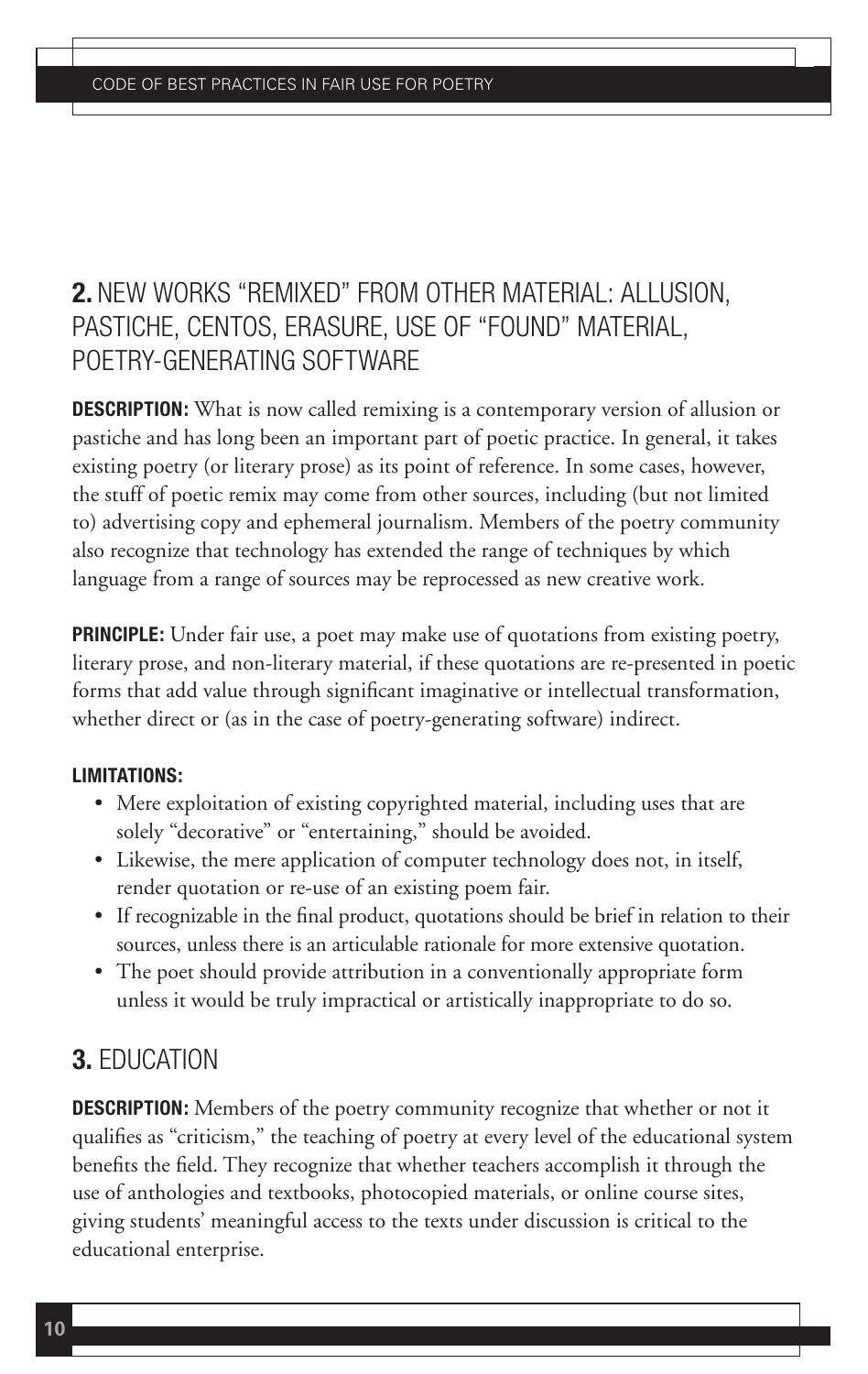**PRINCIPLE:** Under fair use, instructors at all levels who devote class time to teaching examples of published poetry may reproduce those poems fully or partially in their teaching materials and make them available to students using the conventional educational technologies most appropriate for their instructional purposes.

#### **LIMITATIONS:**

- This principle does not apply to the preparation or distribution of published or commercially distributed teaching materials including anthologies and textbooks.
- Quoted passages should be reproduced as accurately as possible, and as completely as necessary, to reflect the creative choices embodied in the poem.
- Teachers should provide conventional attribution for the passages reproduced.
- Teachers should limit reproductions of long poems to the portions actually taught and appropriate context surrounding those portions.
- Teachers' selections of poems should not substantially duplicate those of existing, commercially available anthologies or textbooks.
- Teachers should avoid reproducing all or most of the contents of a volume of poetry that is reasonably available for purchase by students.

## **4.** CRITICISM, COMMENT, ILLUSTRATION

**DESCRIPTION:** Poetic quotations are frequently employed by writers and artists in other disciplines. Perhaps the most non-controversial example is that in which a scholar, critic, or reviewer quotes from a poem in order to make a point about the poet in question or about his or her work. Because poetry arises out of and speaks to the particular circumstances (social, cultural, economic) of its writing, members of the poetry community were also united in their opinion that scholars and creators in other fields should be entitled to use apt selections of poetry for purposes other than criticism. Thus, they were supportive of quotation both for textual "illustration" and in the practice of visual artists who take inspiration from poetic works.

**PRINCIPLE:** Under fair use, a critic discussing a published poem or body of poetry may quote freely as justified by the critical purpose; likewise, a commentator may quote to exemplify or illuminate a cultural/historical phenomenon, and a visual artist may incorporate relevant quotations into his or her work.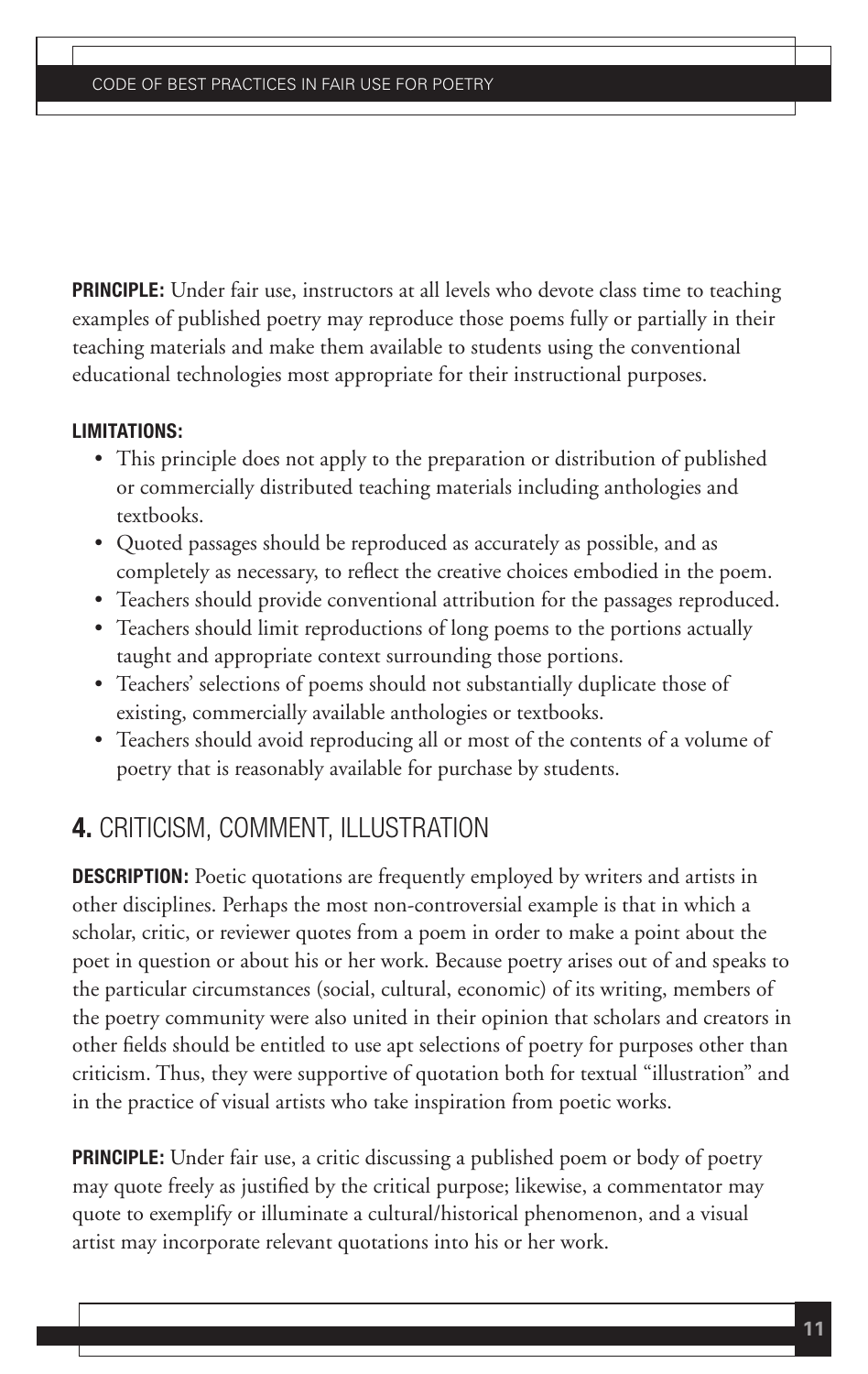#### **LIMITATIONS:**

- This principle does not apply to reproductions in textbooks and anthologies where quotations appear without an independent critical apparatus.
- Quoted passages should be reproduced as accurately as possible to reflect, and not so minimally or selectively as to mislead about, creative choices embedded in the poem.
- Critics, commentators, and artists should provide conventional attribution for their chosen quotations.
- They should also have an articulable rationale for the relevance of their chosen quotations to their own work.
- Likewise, the extent of quotation should be appropriate to the purpose of the use.
- Uses that are solely "decorative" or "entertaining" should be avoided.
- Permissible quotations used for exemplary purposes generally should be briefer than those used for critical purposes.
- Visual artists generally should not incorporate entire poems in a merely decorative fashion without the copyright holder's permission.

## **5.** EPIGRAPHS

**DESCRIPTION:** The use of quotations from poems to introduce chapters or sections of other works is a time-honored literary practice. Generally speaking, these quotations are selected for the connection to the text in question, although occasionally they may be introduced for merely frivolous or decorative purposes. Members of the poetry community generally found this practice to be non-controversial.

**PRINCIPLE:** Under fair use, an author may use brief quotations of poetry to introduce chapters and sections of a prose work or long poem, so long as there is an articulable relationship between the quotation and the content of the section in question.

- Quoted passages should be reproduced as accurately as possible to reflect the poet's underlying creative choices, except to the extent that modification is specifically justified by the purpose of the use.
- Authors should provide conventional attribution to sources unless the original is readily recognizable by the intended audience or the absence of proper attribution is justified by the purpose of the use.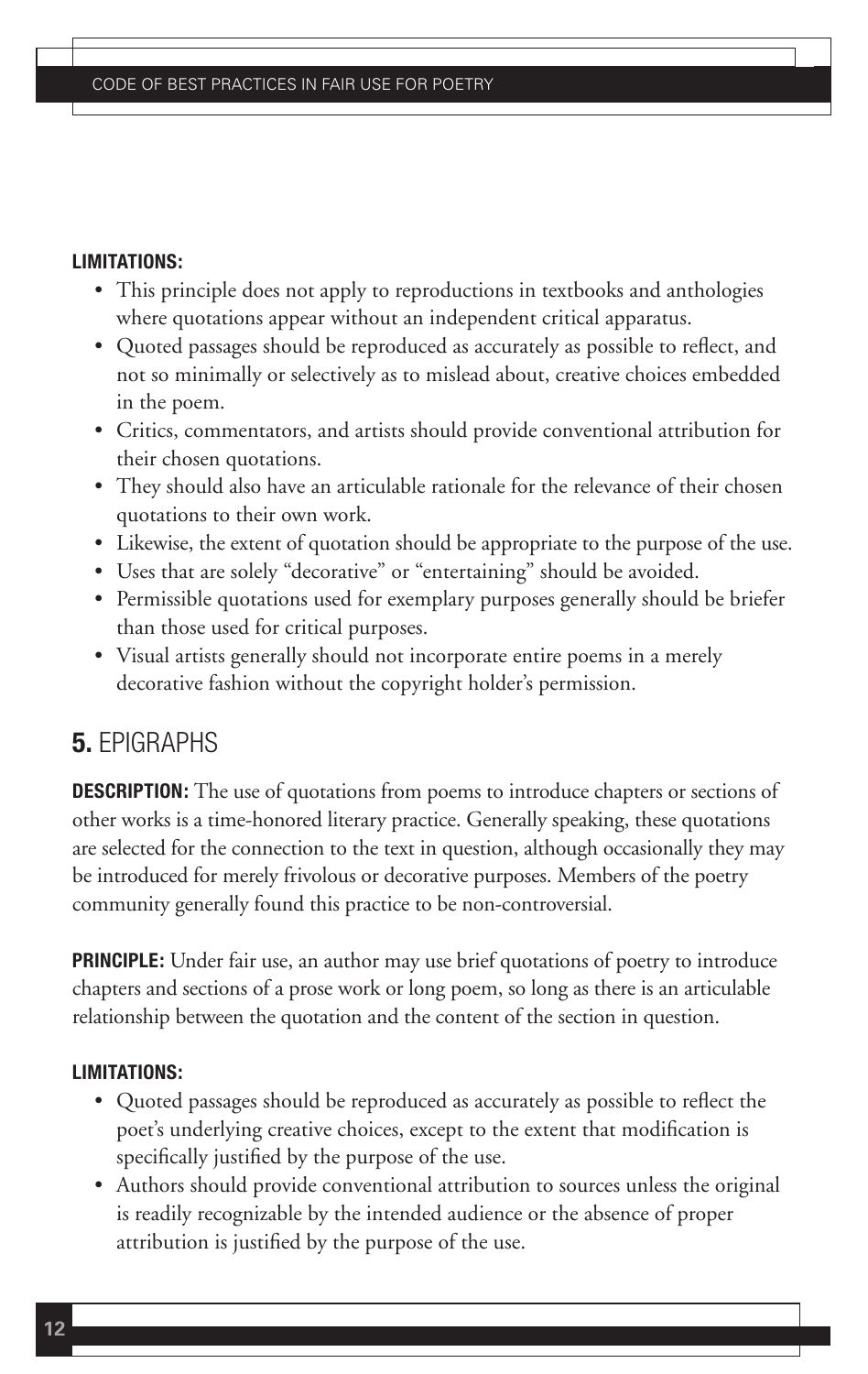• An author employing multiple epigraphs should draw from multiple sources unless there is specific justification for limiting quotations to one or a few sources.

## **6.** POETRY ONLINE

**DESCRIPTION:** Poetry today is subject to a wide range of online uses. Many of these uses, of course, involve specific quotations for critical and illustrative purposes and are subject to the principles and limitations already described. In addition, however, a number of web sites make poems available in their entirety; these range from sites that permit members of the public to upload poems of their choice to others that are extensively and elaborately curated. Similarly, the number of blogs devoted primarily or substantially to poetry "sharing" appears to be on the increase. In some cases, bloggers offer well-developed individual responses to poems they quote, while in others they may do no more than express personal preferences for the works in question. Members of the poetry community believe that online forums are an important opportunity to build public awareness of poetry. At the same time, they are concerned that poets' rights and preferences should be appropriately respected. In particular, they believe that when compilers pay copyright fees for the use of some poems, they should compensate other equivalent uses as well.

**PRINCIPLE:** Under fair use, an online resource (such as a blog or web site) may make examples of selected published poetry electronically available to the public, provided that the site also includes substantial additional cultural resources, including but not limited to critique or commentary, that contextualize or otherwise add value to the selections.

- Compilers of poetry sites should reproduce poems accurately, to reflect creative choices embedded in the poems they include.
- Compilers should provide conventional attribution to source material no less extensive than would be appropriate for use in a conventional publication.
- Where a poet's work is reasonably available for purchase in volume form, compilers should restrict themselves to the use of single or isolated poems only.
- In itself, a compiler's inclusion of simple finding tools on a poetry site is not sufficient to justify an assertion of fair use with respect to quoted passages or poems.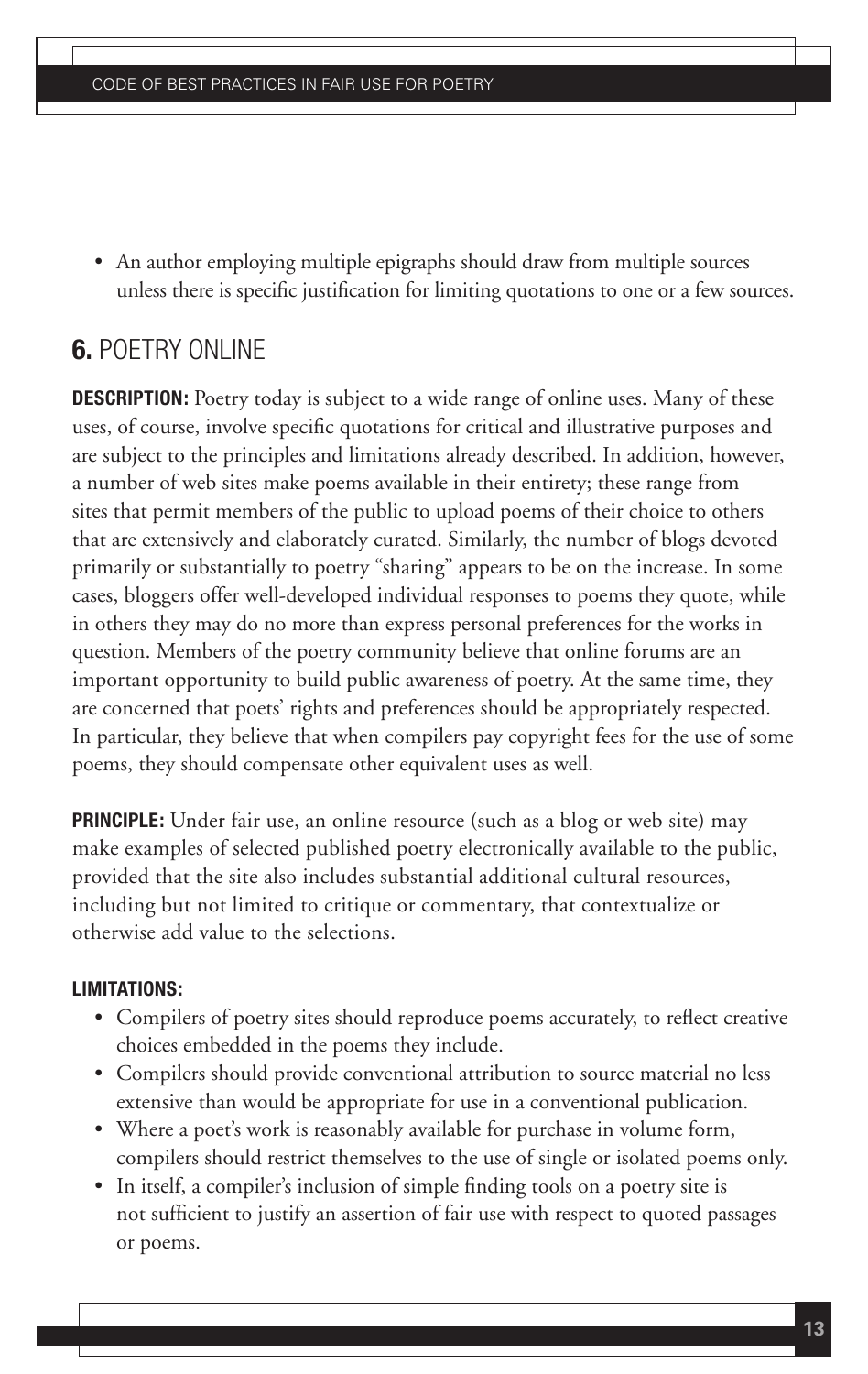- Nor is the mere assertion of the compiler's admiration for or personal association with a particular passage or poem independently sufficient to justify inclusion.
- A blogger quoting a poem in a blog should use only as much of the poem as is necessary to the blogger's specific goals, whether the purpose is providing commentary or making some other discursive point.
- Poetry sites should formulate and enact policies to provide for prompt and reasonable responses to objections by poets (or their qualified successors) to either the fact or the form of any use.

## **7.** LITERARY PERFORMANCE

**DESCRIPTION:** Live readings are a staple of the poetry scene in many communities across the United States. Frequently, readers are poets whose programs include both their own work and selections from the work of others. On occasion, poets and other readers also create programs that consist primarily of the work of poets they admire. On some occasions, these readings may constitute criticism or commentary on the works included, but that will not always be the case. Members of the poetry community strongly believe in the value of respect for poets and their work, and they generally agree that prior consent should when possible be obtained for the inclusion of particular poems in readings.

**PRINCIPLE:** Under fair use, a person other than the poet may read a poem to a live audience, even in circumstances where the doctrine otherwise would not apply, if the context is (1) a reading in which the reader's own work also is included, or (2) a reading primarily intended to celebrate the poet in question.

- Readers should present quoted passages or poems as accurately as possible, allowing for the nature of the performance event.
- Readers should provide conventional attribution to source material as appropriate to the nature of the performance event.
- Readers should refrain from the use of particular poems in an event if they are aware that the context would be (or would have been) objectionable to the poet, unless the use is permissible as commentary or criticism.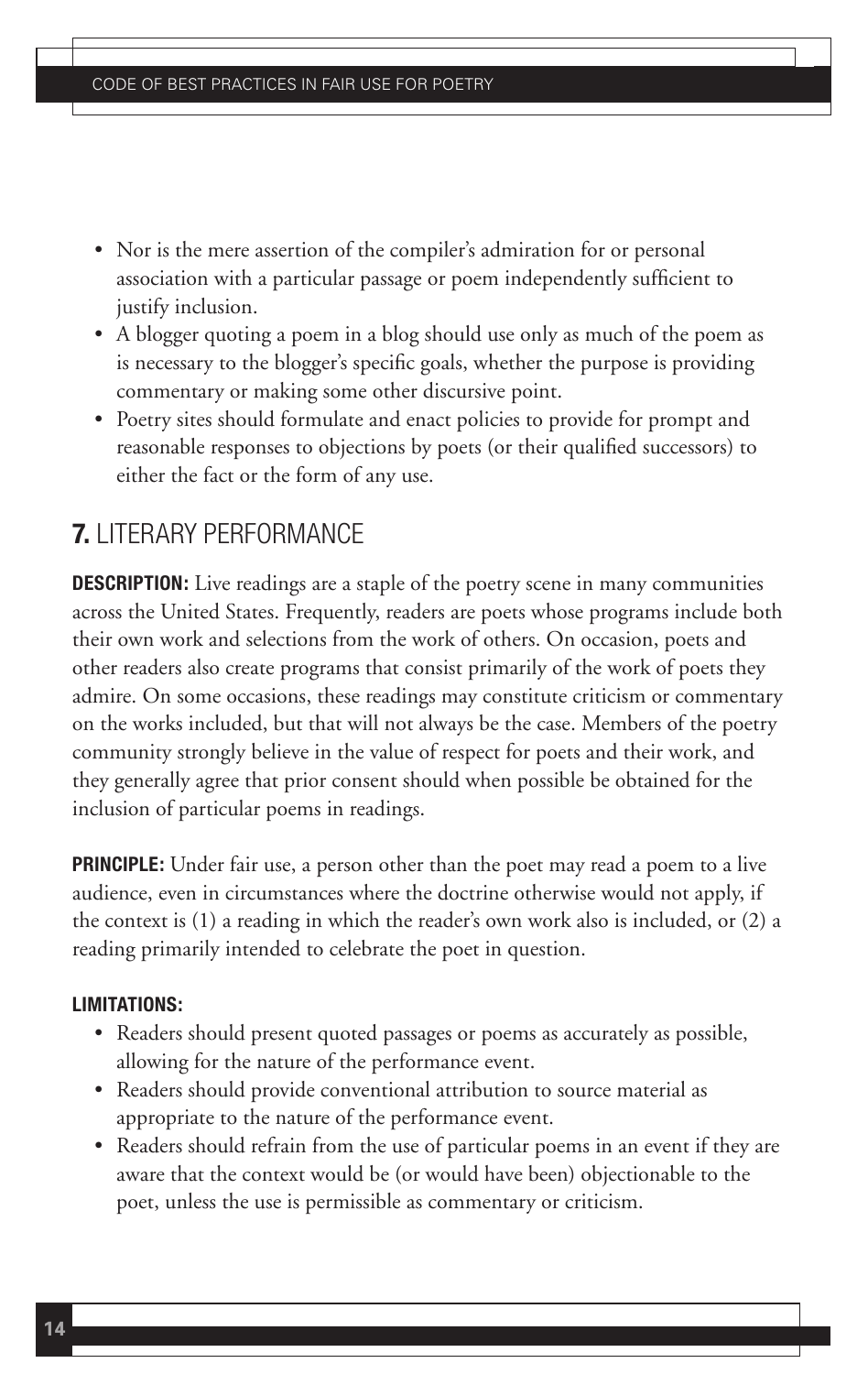- Subject to the same qualification, readers should not repeat uses to which the poet (or a qualified successor) has objected.
- In events of type (1), readers should avoid disproportionate use of the work by one or a few poets in any particular reading; in events of type (2), readers should limit their reliance on fair use to one-time or occasional performances.
- Readings that include unauthorized copyrighted poetry may be recorded for archival purposes but not be made generally available without permission from the poet (or qualified successor).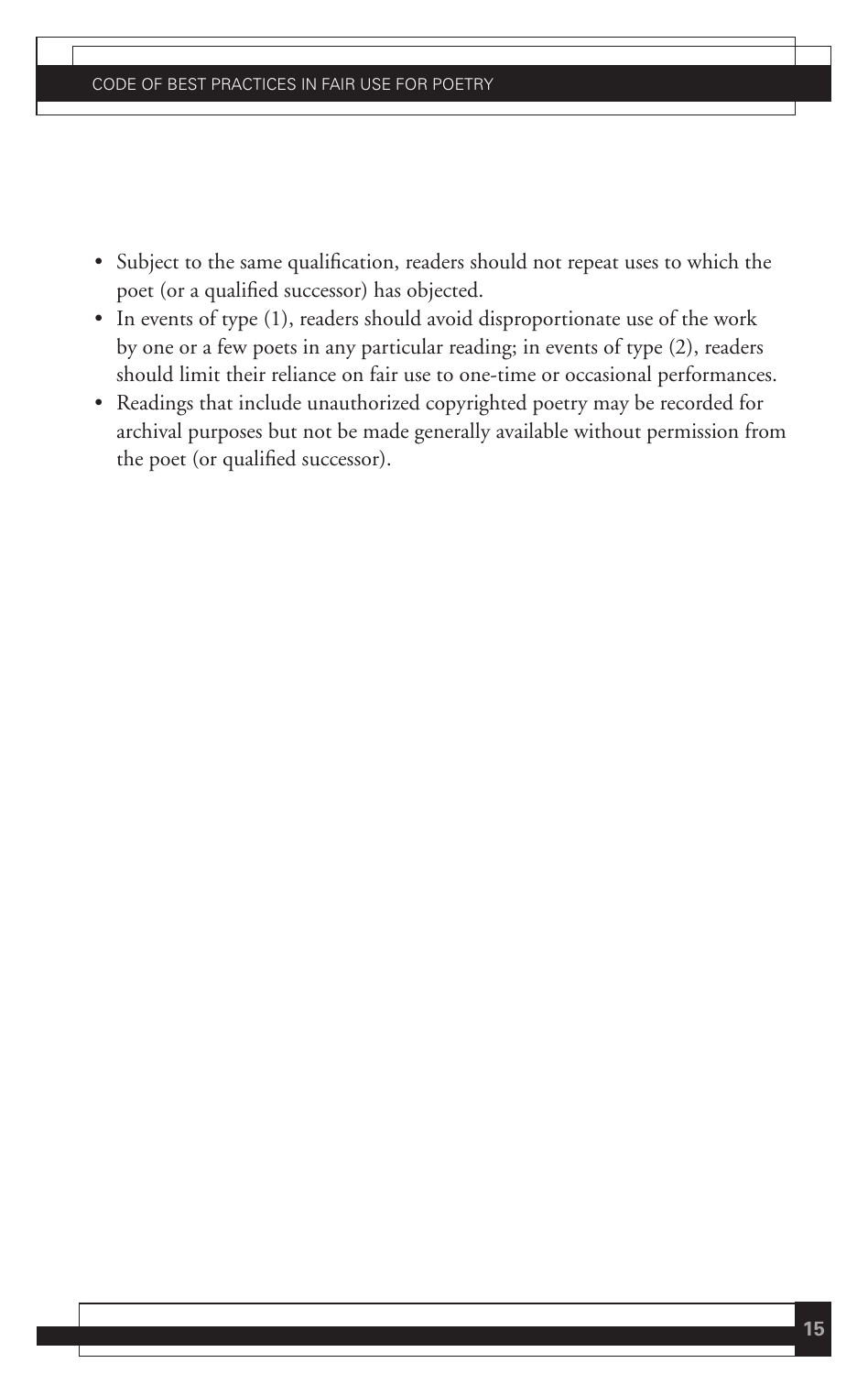

**The Program on Information Justice and Intellectual Property,** led by Professor Peter Jaszi, promotes social justice in law governing information dissemination and intellectual property through research, scholarship, public events, advocacy, and provision of legal and consulting services. The program is a project of the Washington College of Law at American University in Washington, D.C., led by Dean Claudio Grossman.



**The Center for Social Media,** led by Professor Patricia Aufderheide, showcases and analyzes media for social justice, civil society, and democracy, and the public environment that nurtures them. The center is a project of the School of Communication, led by Dean Larry Kirkman, at American University in Washington, D.C.



**The Harriet Monroe Poetry Institute** is an independent forum created by the Poetry Foundation to provide a space in which fresh thinking about poetry, in both its intellectual and its practical needs, can flourish free of any allegiance other than to the best ideas. The institute convenes leading poets, scholars, publishers, educators, and other thinkers from inside and outside the poetry world to address issues of importance to the art form of poetry and to identify and champion solutions for the benefit of the art.



FOUNDATION **Funded by The Poetry Foundation.**

**Feel free to reproduce this work in its entirety. For excerpts and quotations, depend upon fair use.**

## **centerforsocialmedia.org/poetry • poetryfoundation.org/fairuse**